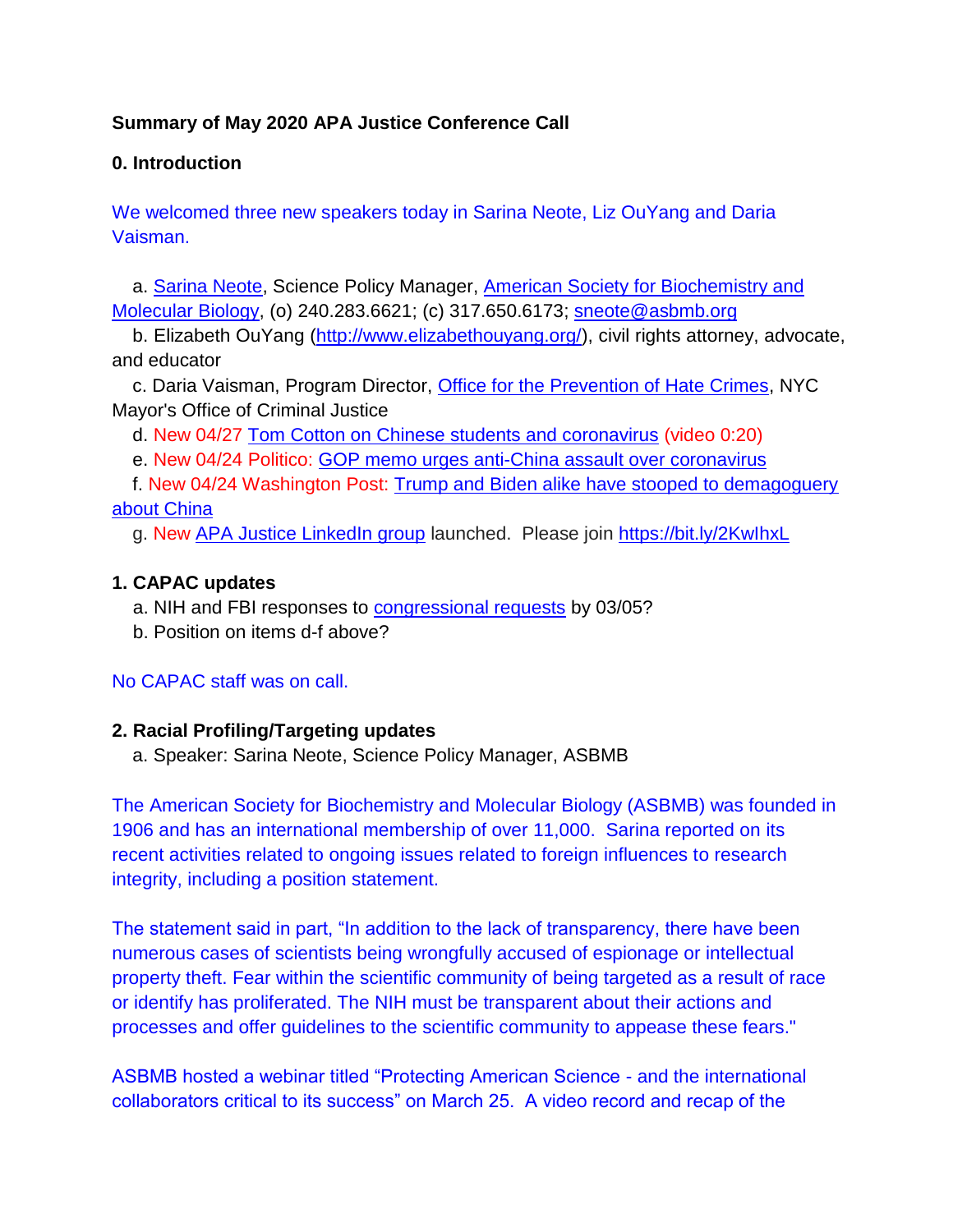webinar is available in its website. ASBMB has also reported on the congressional inquiry into the FBI and NIH research-integrity investigations.

Sarina provided her contact and invited interested parties to connect directly on these and related issues. After the call, Sarina also sent a position statement on the NIH funding being pulled from the EcoHealth Alliance grant on bat-human virus transmission. "Funding decisions at the NIH are not made by politicians or bureaucrats, but by independent peer-review panels made up of scientists. Those panels select projects for funding based on their scientific merit. Allowing politics to influence or override their decisions weaponizes research funding and causes scientists to lose faith in these longstanding institutions," the statement said.

For additional background on the issue, visit 60 Minutes broadcast on May 10, 2020 on why it matters that the NIH canceled a coronavirus research grant with the byline that "Faulty allegations led to cutting \$3.7 million dollars to ecologists studying coronaviruses. The ramifications may be felt in future pandemics."

Sarina welcomes connecting with any interested parties on these topics. Her contact information: (o) 240.283.6621; (c) 317.650.6173; [sneote@asbmb.org.](mailto:sneote@asbmb.org) Please visit [Community Responses](https://www.apajustice.org/community-responses.html) and<https://www.asbmb.org/> for more information.

b. Speaker: Frank Wu, President Designate, Queens College New 04/30 Jewish Currents: [A New Cold War Threatens Chinese Americans](https://bit.ly/2YkBNdv) [Why You Need A Lawyer](https://www.apajustice.org/know-what-to-do.html) and addendum

Frank Wu reported on an open letter he wrote to persons who believe they might be contacted by their employer, a funder, or government officials regarding their relationship to China. This includes, for example, university professors who have received grants to support their academic activities; researchers in STEM fields working in the private sector; civil servants; and even U.S. military personnel.

Frank was interviewed in the Jewish Currents article titled "A New Cold War Threatens Chinese Americans." Drawing on the Jewish American experience and the current Chinese American situation, "history teaches that cold wars exact a terrible toll on those Americans whom other Americans associate with the enemy. They narrow definitions of national loyalty, sometimes almost overnight. And the Americans who fall outside those cramped definitions—like Weihong Tan—often see their lives destroyed."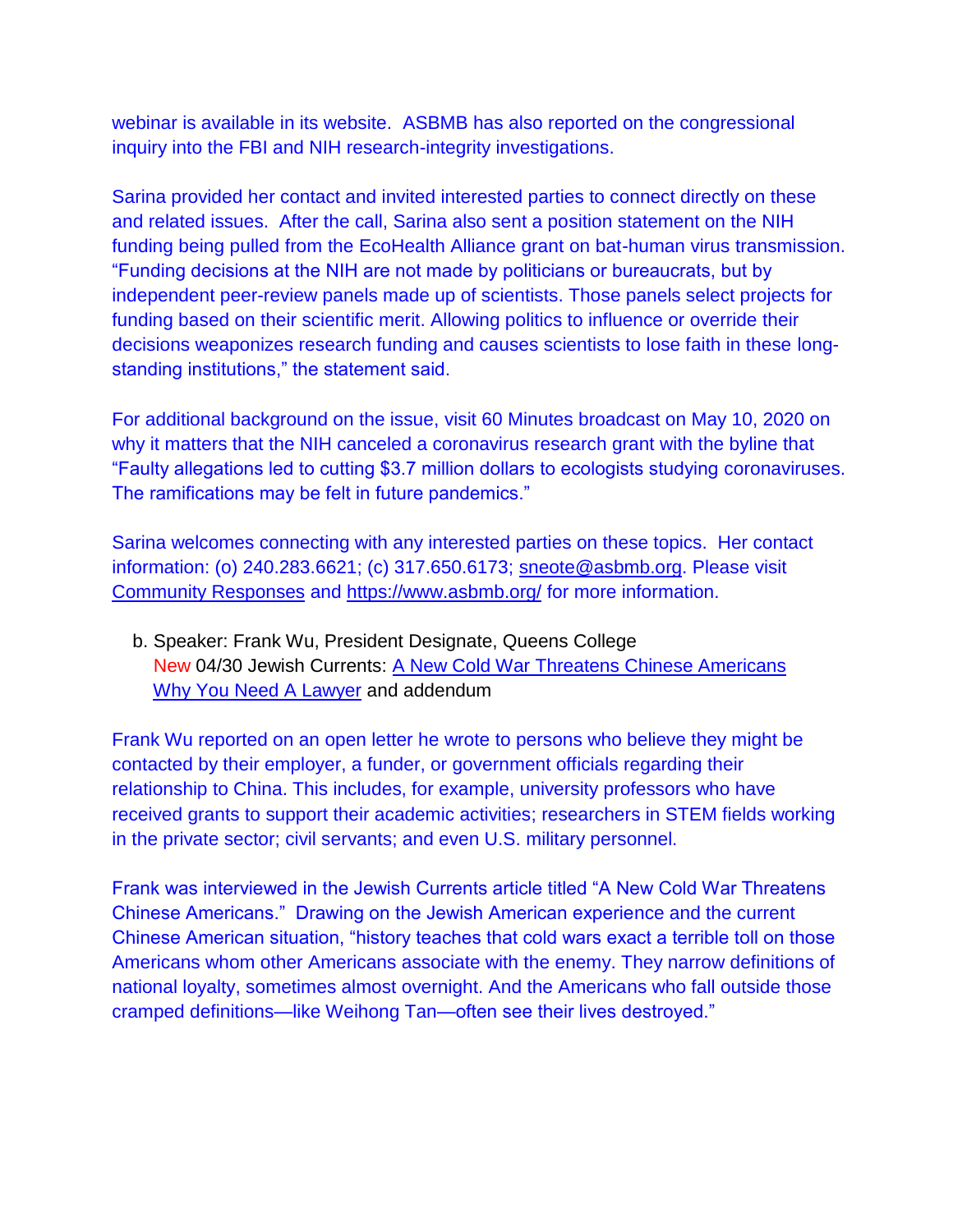"If you go back five or ten years," explains Frank H. Wu, the incoming president of Queens College, "every American university wanted a connection with a Chinese school."

According to the article, "For every Xiaoxing Xi or Chunzai Wang who sees their lives wrecked because the FBI deems them disloyal, there are other Chinese Americans who avoid being targeted—but at a cost. They downplay their opposition to Washington's cold war posture because their ethnicity makes them vulnerable to being labeled agents of Beijing."

"But Chinese Americans deserve to do more than survive, or even economically prosper. They deserve to be able to assert their views about a geopolitical struggle that will shape the next era of American history and, if they so choose, to boldly challenge an American foreign policy course that has deep implications for their lives. That also means feeling free to speak out against the domestic racism that the geopolitical situation exacerbates."

### **3. Coronavirus (COVID-19)**

- a. Speaker: Elizabeth OuYang, civil rights attorney, advocate, and educator
	- i. [Kaitlin's Story with Film Lab](https://www.youtube.com/watch?v=M0AIo1IruLc&feature=youtu.be) (video 2:20) [The Film Lab](https://bit.ly/2xVaY4V) is a 501c3 not-for-profit that has been dedicated to the promotion of gender and ethnic parity since 1998. It is featuring stories to air as PSA's in different media outlets of Asian Americans helping people impacted by the pandemic to counter the increased anti-Chinese sentiment among people who mistakenly blame people of Chinese descent for spreading or having the virus.

Elizabeth R. OuYang is a civil rights attorney for over 30 years. She also teaches at Columbia University and New York University. Her areas of specialty include combating hate crimes, media accountability, immigration, voting rights, and diversity and inclusion issues in the workforce. Ms. OuYang founded and has supervised OCA-NY's Hate Crimes Prevention Summer Art Project, now in it's 14th successful year.

Ms. OuYang's talk briefly began with the continued portrayal of Asian Americans and immigrants as the perpetual foreigner during this COVID-19 crisis. To counter these negative stereotypes, Ms. OuYang focused on the need to document and publicize the contributions of Asian Americans and immigrants helping to address the needs arising out of the pandemic and ways we can foster meaningful integration of different races. Since mainstream media concentrates primarily on "conflict" to attract viewers, human interest stories often go unreported. To counter the negative stereotypes of casting Asian Americans and immigrants as the perpetual foreigner, we need to elevate stories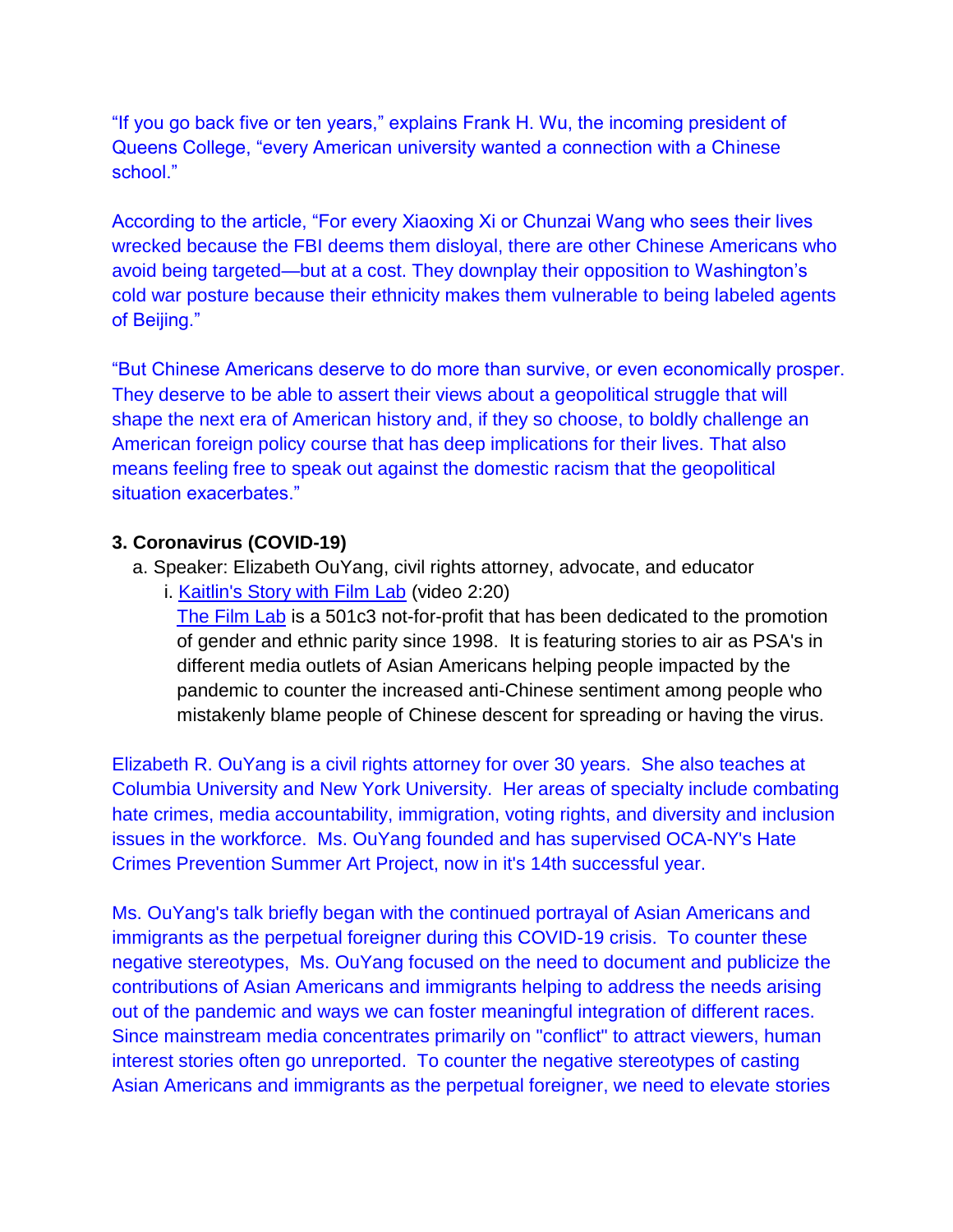of Asian Americans and immigrants as an integral part of what makes America great, particularly during the pandemic crisis, and continue to educate others, particularly youth in an integrated setting on effective ways to prevent hate crimes.

Ms. OuYang discussed efforts she is embarking on is to tell the stories of Asian American contributions during this pandemic, in short and long form and disseminating these stories widely. An example of a short version is "Kaitlin's story," a two minute PSA of a Chinese American college student's service project over spring break to raise money for food for a homeless shelter. This PSA was produced by Kaitlin and Film Lab, a 501(c)(3) organization dedicated to the promotion of gender and ethnic parity since 1998.

Trained by the Oral History Summer Project, Ms. OuYang is looking to collaborate on telling oral histories of Asian Americans and immigrants helping to alleviate the impact of COVID-19 to be used as training materials for discussions on combating hate crimes.

To promote and foster integrated and cross-racial exchanges, Ms. OuYang introduced OCA-NY's Hate Crimes Prevention Summer Art Project, now in its 14th successful year. This project brings together racially and ethnically diverse teenagers from youth groups. The project trains the youth on what a hate crime is and how to use art as an advocacy tool to prevent hate crimes. Using hate crimes statistics by the New York Police Department, Ms. OuYang described how OCA-NY is using these statistics as an opportunity for restorative justice. Because of the need to still practice social distancing rules, OCA-NY will conduct the initial training online and intends to offer the Project as an alternative to penal punishment for teenagers, 19 and under who have been charged with a hate crime. The U.S. Justice Department's Community Relations Service, NYPD Hate Crimes, and New York City's Office of Hate Crimes Prevention have indicated interest in participating in OCA-NY's training this summer.

b. Daria Vaisman, Program Director, NYC Office for the Prevention of Hate Crimes

- [Reporting Anti-Asian Hate Crimes and Activities](https://www.apajustice.org/coronavirus.html)
- [Webinar/Training/Forums](https://www.apajustice.org/forums.html) - AAAJ|AAJC: [Bystander Intervention to Stop Anti-Asian/American and](https://bit.ly/2VzW8tC)  [Xenophobic Harassment](https://bit.ly/2VzW8tC)

Daria reported on the New York City Human Rights Commission bias incidents and hate crimes reporting virtual town hall meeting on April 30.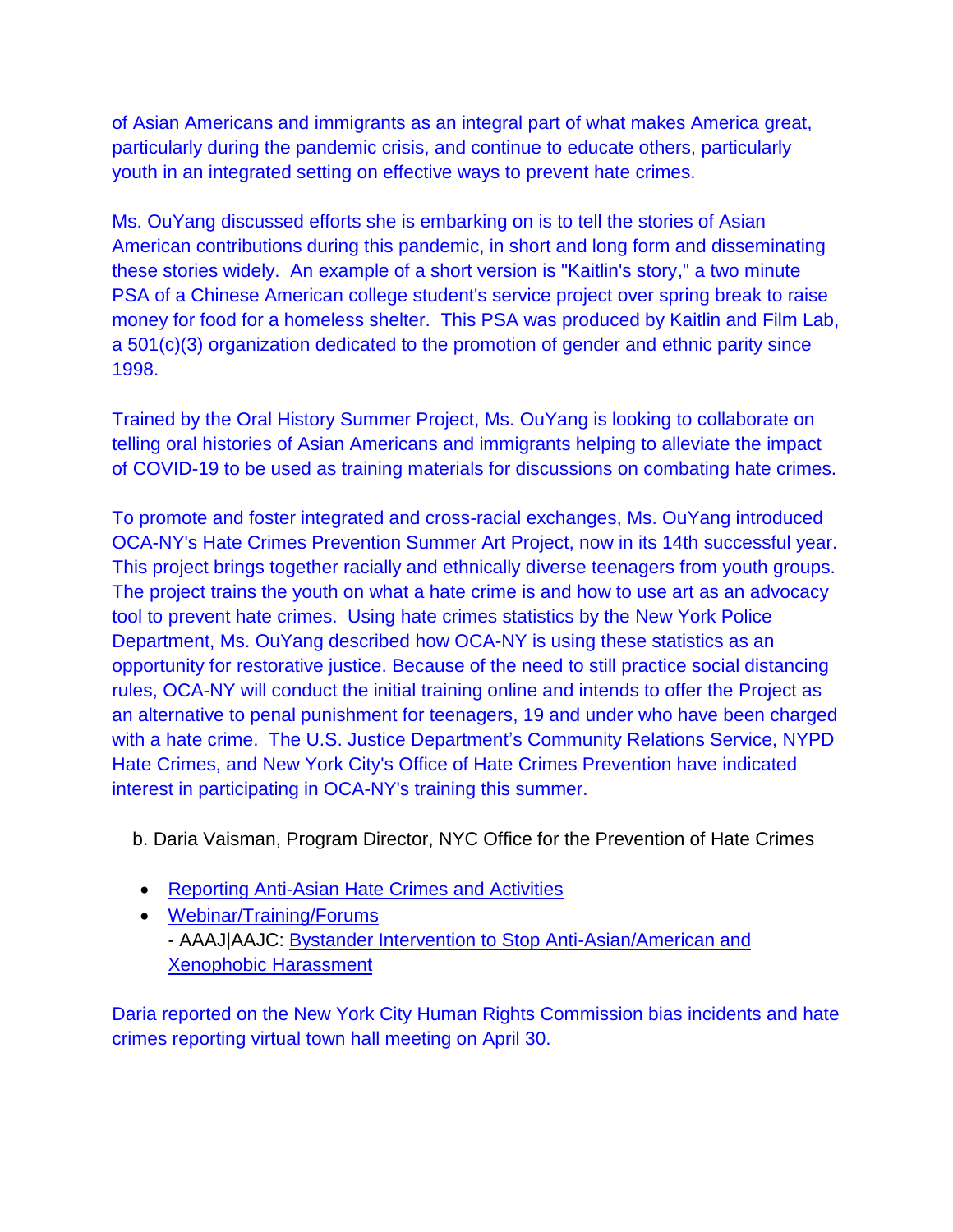Bias attacks against Asian Americans are on the rise according to the NYPD's crimes report. Police counted 14 hate crimes last month, 15 Asian American victims and 11 arrests -- all seemingly related to COVID-19.

#### **4. Sherry Chen Case**

a. Speaker: Steve Simon: ["Victim of Gross Injustice"](http://bit.ly/2qXHhbX)

b. [CAPAC press conference](https://www.apajustice.org/press-conferences.html) on the dismissal of the Sherry Chen criminal case was held on Capitol Hill 5 years ago on 2015/05/21, which led to the creation of the APA Justice Task Force.

Steve Simon reported that last month marked the 2-year anniversary of Judge Schroeder's 135-page decision (4/23/18) in Sherry Chen's Merit Systems Protection Board case. The judge ruled the Department of Commerce did not have cause to fire Sherry and blasted the agency for its scandalous conduct surrounding Sherry's arrest in 2014 and termination in 2016. The agency regrettably filed an appeal that has languished before the MSPB Board in DC, which has lacked a quorum since January 2017. A decision may not come until 2021 or later. We hope the agency will stop the delay tactics and just drop the appeal altogether.

### **5. 2020 Census**

a. End of self-response phase postponed from July 31 to October 31, 2020.

b. [Census Bureau COVID-19 Site:](https://bit.ly/3cK6ehh) new interactive tool providing state and local data relevant to pandemic-related demographic and economic analysis

# **6. Catch-up on all developments: [www.apajustice.org](file:///C:/Users/Jeremy/Documents/Home/My%20APAJustice/My%20CAPAC/www.apajustice.org)** and **[LinkedIn Group](https://bit.ly/2KwIhxL)**

a. A new APA Justice LinkedIn group was launched in April. Please join to get timely information and discussions.<https://www.linkedin.com/groups/12395028/>

# **7. Upcoming Events**

a. May is Asian Pacific American Heritage Month

b. New 05/11-12 PBS: [Asian Americans.](https://to.pbs.org/3bOFufs) (i) Breaking Ground/A Question of Loyalty,

(ii) Good Americans/Generation Rising, (iii) Breaking Through

c. 06/24-27 United Chinese Americans Convention, Las Vegas, NV **(postponed)**

d. 06/25-27 OCA National Convention, Las Vegas, NV **(postponed to July 2021)**

May is Asian Pacific American Heritage Month. There will be many activities. Jeremy Wu highlighted the PBS 5-part series on "Asian Americans" on 5/11-12. Please set aside time to make sure you watch it to support our community and PBS.

Comments and feedback: